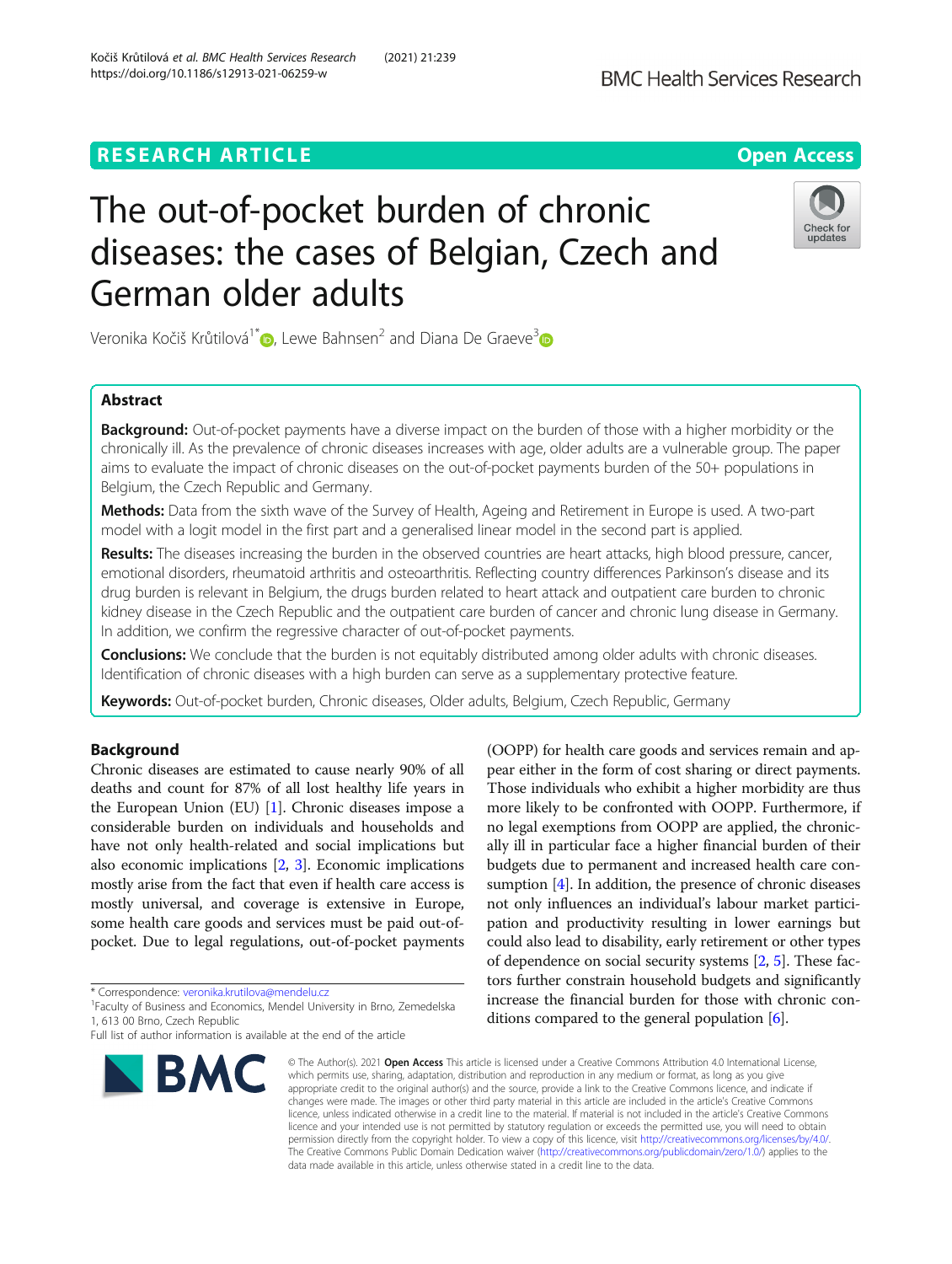As the prevalence of chronic diseases increases with age [\[7](#page-11-0)] and increasing age is an important predictor of multimorbidity [\[8](#page-11-0), [9](#page-12-0)], the burden from chronic diseases is especially high among older adults  $[6]$  $[6]$ . The combination of economic inactivity, resulting in lower disposable income and increased morbidity, leads to a higher share of their budget being spent on health-related OOPP [\[10,](#page-12-0) [11\]](#page-12-0). As a direct consequence, older adults are the most vulnerable group affected by the OOPP burden  $[12-14]$  $[12-14]$  $[12-14]$  $[12-14]$  and forgone health care  $[15, 16]$  $[15, 16]$  $[15, 16]$  $[15, 16]$ .

Our paper contributes to the discussion about the OOPP burden of older adults and extends it by the dimension of health-related aspects. Based on the fact that the relationship between chronic diseases and OOPP has been shown [[9,](#page-12-0) [10,](#page-12-0) [19](#page-12-0)] the objective of the paper is to evaluate the impact of specific chronic diseases on the OOPP burden of older adults. The OOPP burden is defined as a share of net equivalised income spent on OOPP. To provide a comprehensive understanding of this issue in complex health care systems we analyse the situation in Belgium, the Czech Republic and Germany where despite well-developed health care systems with extensive packages of health care services covered and various protective measures against high OOPP implemented, older people still report difficulties to afford payments for health care [[31](#page-12-0), [47,](#page-12-0) [48\]](#page-12-0). We aim to answer the following research questions: Does the OOPP burden of older adults differ according to chronic diseases they have? Does the impact of chronic diseases on the OOPP burden differ between certain types of OOPP - namely drug, outpatient and inpatient care payments? The identification of these points is crucial for policy makers in order to understand the relevance of chronic diseases for cost sharing policies and to target more efficiently protection of the most vulnerable.

The OOPP burden for older adults including the aspect of various chronic diseases has already been studied for the USA [[9,](#page-12-0) [17,](#page-12-0) [18](#page-12-0)] and Australia [[19\]](#page-12-0). However, to the best of our knowledge, studies of the burden of older adults and the association with particular chronic health conditions are rare in Europe. We are only aware of the study by Arsenijevic et al. [\[10\]](#page-12-0) which includes some European countries, however, they explore a different range of OOPP (including home/nursing care) and for a limited set of chronic diseases. The concept of their study was also different because they focused only on catastrophic payments (OOPP exceeding 10% of income). We believe that our study provides important insights into the burden of OOPP of older adults and associated factors, especially chronic diseases.

The paper is organised as follows: firstly, health care systems in Belgium, the Czech Republic and Germany and their coverage and OOPP are briefly introduced; secondly, data and methods used are described; in the

third part we present our results which are further discussed in the following part of the paper; and finally we summarise our main findings.

# Health care coverage and out-of-pocket payments

Belgium, the Czech Republic and Germany have welldeveloped social health insurance systems covering an extensive package of services – including inpatient and outpatient care and drugs [[20](#page-12-0)–[22\]](#page-12-0). Uninsured services are mainly restricted to non-essential drugs such as drugs for diarrhoea or stomach pain or homeopathic drugs, and treatment or surgery at the patient's request (e.g. plastic surgery or cosmetic interventions). Social insurance is compulsory, except in Germany where the self-employed and employees above an income threshold are free to opt for private health insurance instead – which is effectively done by about  $10\%$  of the population.<sup>1</sup> Supplementary insurance is a common part of the health care system in Belgium and Germany. In the Czech Republic, there is practically no supplementary insurance and voluntary insurance plays a marginal role (mostly used for travel health insurance, cosmetic surgery). The level of OOPP, expressed as a share of total health expenditure, differs from 13% in Germany to 15% in the Czech Republic and 18% in Belgium [[23\]](#page-12-0).

OOPP appear as co-payments, co-insurance and direct payments. All three countries secure a certain financial protection from high OOPP and exemptions from payments are applied for specific vulnerable groups (partial or full). OOPP are briefly described for each country and an overview of OOPP settings is presented in Table [1](#page-2-0).

# Belgium

The share of co-payments in total OOPP amounts to about 15 to 17% [\[22](#page-12-0)] with relatively large differences according to the specific service and circumstances. For example, beneficiaries pay about €4 to €6 and €13 to €14 for a general practitioner (GP) consultation and home visit respectively and  $\epsilon$ 7 to  $E12$  for a specialist consultation. There is a mix of fixed and variable direct payments for hospitalisation. For reimbursed drugs, co-insurance varies between 0 and 80% of the price according to the type of drug.

Supplementary payments (where a physician/health care facility is allowed to charge a price that is higher than the conventional/agreed tariff) are quite common in Belgium for outpatient care and especially for inpatient care in one-person bedrooms. Additional payments in one-person bedrooms can be quite large – up to  $\epsilon$ 1237 on average in 2015 [[24\]](#page-12-0).

Regarding financial protection, an annual limit of total OOPP, excluding supplementary payments and uninsured services, is in place at the household level. The

<sup>&</sup>lt;sup>1</sup>Specific regulations of private health insurance in Germany will be left out of consideration.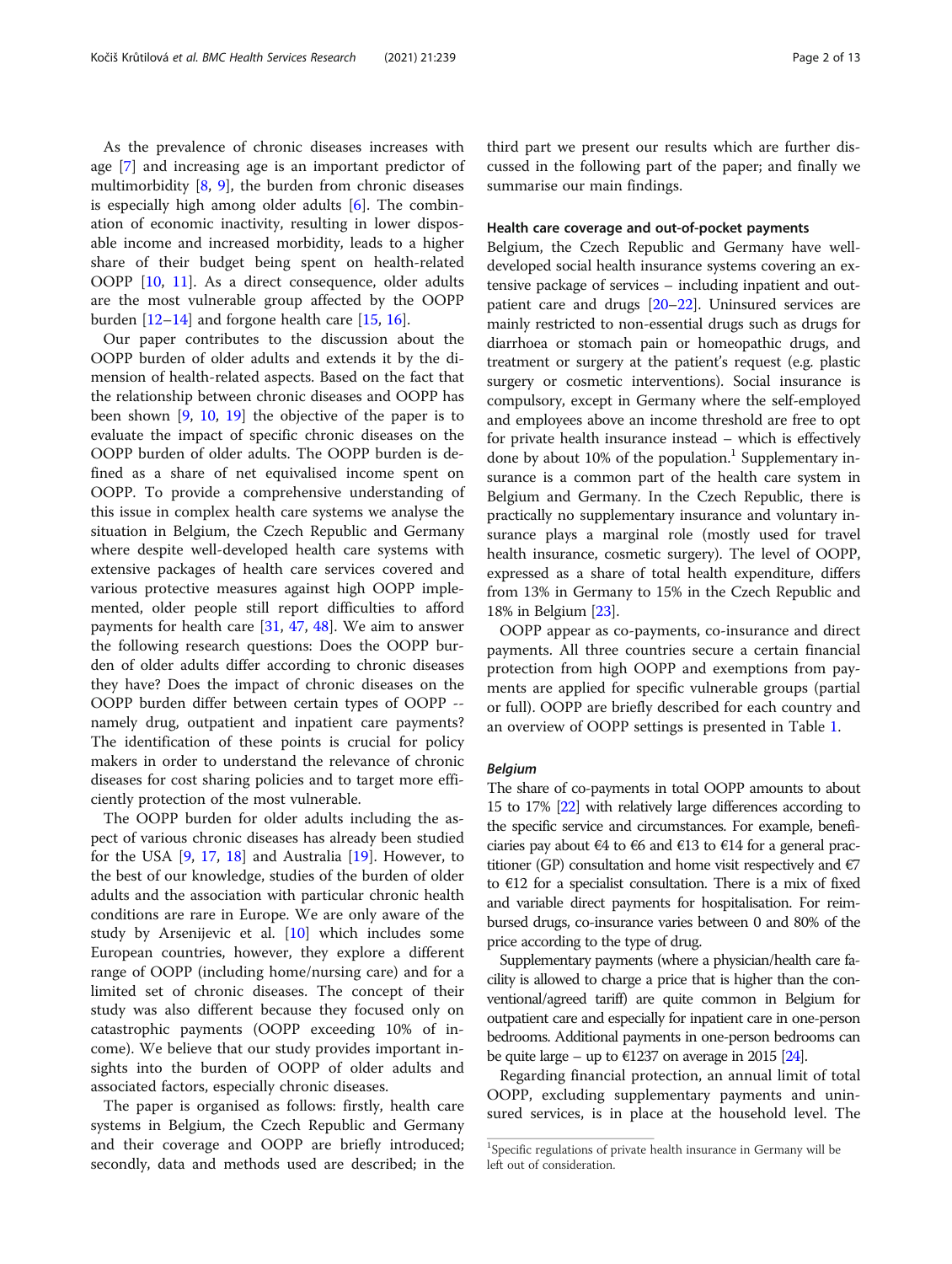| Country           | Type of<br>Care | Co-payment                                                                                 | Co-insurance                                                                                               | Supplementary<br>payments                         | Uninsured<br>services                                                       | <b>Protection measures</b>                                                                                                                                                                                                                        |  |  |
|-------------------|-----------------|--------------------------------------------------------------------------------------------|------------------------------------------------------------------------------------------------------------|---------------------------------------------------|-----------------------------------------------------------------------------|---------------------------------------------------------------------------------------------------------------------------------------------------------------------------------------------------------------------------------------------------|--|--|
| <b>Belgium</b>    | Outpatient NA   |                                                                                            | GP and specialist<br>consultations, GP home<br>visits, physiotherapy,<br>speech therapy,<br>podology, etc. | Non-convention<br>healthcare<br>providers         | Individual<br>health services                                               | Household level annual maximum for<br>co-payments and co-insurance from<br>450 to 1800 EUR according to income.<br>A maximum for the chronically ill re-<br>duced by 100 EUR. Lower co-payments<br>and co-insurance for low-income<br>households. |  |  |
|                   | Drugs           | <b>NA</b>                                                                                  | Various % according to<br>drug category                                                                    | <b>NA</b>                                         | Non-essential<br>drugs (e.g.<br>diarrhoea,<br>stomach pain)                 |                                                                                                                                                                                                                                                   |  |  |
|                   | Inpatient       | Flat rate charge per<br>day for inpatient<br>stay, drugs; per stay<br>for tests, radiology | A                                                                                                          | A (e.g. one-<br>person rooms)                     | Individual<br>health services                                               |                                                                                                                                                                                                                                                   |  |  |
| Czech<br>Republic |                 | Outpatient Emergency visit fee<br>3.5 EUR: flat rate<br>charge for<br>therapeutic aids     | NА                                                                                                         | <b>NA</b>                                         | Individual<br>health services                                               | Exemptions from emergency visit fee<br>for defined vulnerable groups                                                                                                                                                                              |  |  |
|                   | Drugs           | Flat rate charge per<br>package                                                            | N.                                                                                                         | <b>NA</b>                                         | Non-essential<br>drugs (e.g.<br>diarrhoea, cold,<br>pain);<br>contraception | Individual annual maximum for drug<br>co-payments: basic (200 EUR); lowered<br>for younger 18 and older 65 (100 EUR)                                                                                                                              |  |  |
|                   | Inpatient       | ΝA                                                                                         | <b>NA</b>                                                                                                  | Above standard<br>services (one-<br>person rooms) | Individual<br>health services                                               | <b>NA</b>                                                                                                                                                                                                                                         |  |  |
|                   |                 | Germany Outpatient Physiotherapy 10<br>EUR per day                                         | 10% (min. 5 EUR and<br>max. 10 EUR) for<br>transport services,<br>therapeutic aids                         | <b>NA</b>                                         | Individual<br>health services                                               | Individual annual maximum for co-<br>payments: 2% of household gross in-<br>come; 1% for chronically ill                                                                                                                                          |  |  |
|                   | Drugs           | <b>NA</b>                                                                                  | 10% for prescription<br>drugs (min. 5 EUR and<br>max. 10 EUR); 10% for<br>herbal remedies                  | <b>NA</b>                                         | Non-essential<br>drugs (e.g.<br>diarrhoea,<br>stomach pain)                 |                                                                                                                                                                                                                                                   |  |  |
|                   | Inpatient       | Flat rate charge 10<br>EUR per day for a<br>maximum of 28 day<br>per year                  | <b>NA</b>                                                                                                  | Above standard<br>services (one-<br>person rooms) | Individual<br>health services                                               |                                                                                                                                                                                                                                                   |  |  |

<span id="page-2-0"></span>Table 1 Overview of OOPP settings and protection measures

A applicable, GP general practitioner, NA not applicable

maximum limit varies between €450 and €1800 according to income (e.g. a net taxable household income up to  $\epsilon$ 17,780 is considered for a limit of  $\epsilon$ 450; an income above €46,042 for a limit of €1800 (figures for 2015)). Low-income households pay lower co-payments and coinsurance and are better protected against supplementary payments. Furthermore, people with chronic illness (defined as having more than  $\epsilon$ 300 health insurance expenditures during eight consecutive quarters constituting two calendar years) are entitled to a third-party payment scheme for physicians and dentists and a reduction of €100 of their maximum payment ceiling. Other benefits are conditional, e.g. individuals can also receive an allowance varying between €300 and €600 if they have paid at least €450 co-payments over two consecutive years and were hospitalised more than six times or more than 120 days in a year, received specific nursing care, etc.

# Czech Republic

More than half of all OOPP is paid for drugs either in the form of direct payments for over-the-counter (OTC) pharmaceuticals or co-payments for prescribed drugs. Co-payments for prescribed drugs are set as flat charges based on a drug category reflecting a difference between a price of the drug in pharmacies and a set reimbursement from health insurance. In outpatient care, OOPP are applied for medical aids (mostly co-payments) and an emergency unit visit fee of €3.5. It is claimed that there might be some forms of informal payments for inpatient care, however, there are no estimates of the real magnitude [\[20\]](#page-12-0). Typical direct payments in inpatient care are payments for one-person bedrooms.

Regarding financial protection, an individual annual maximum (only) for drug co-payments of  $E$ 200 is in place. The annual limit is reduced to  $\epsilon$ 100 for individuals aged 18 years or younger and 65 years or older (the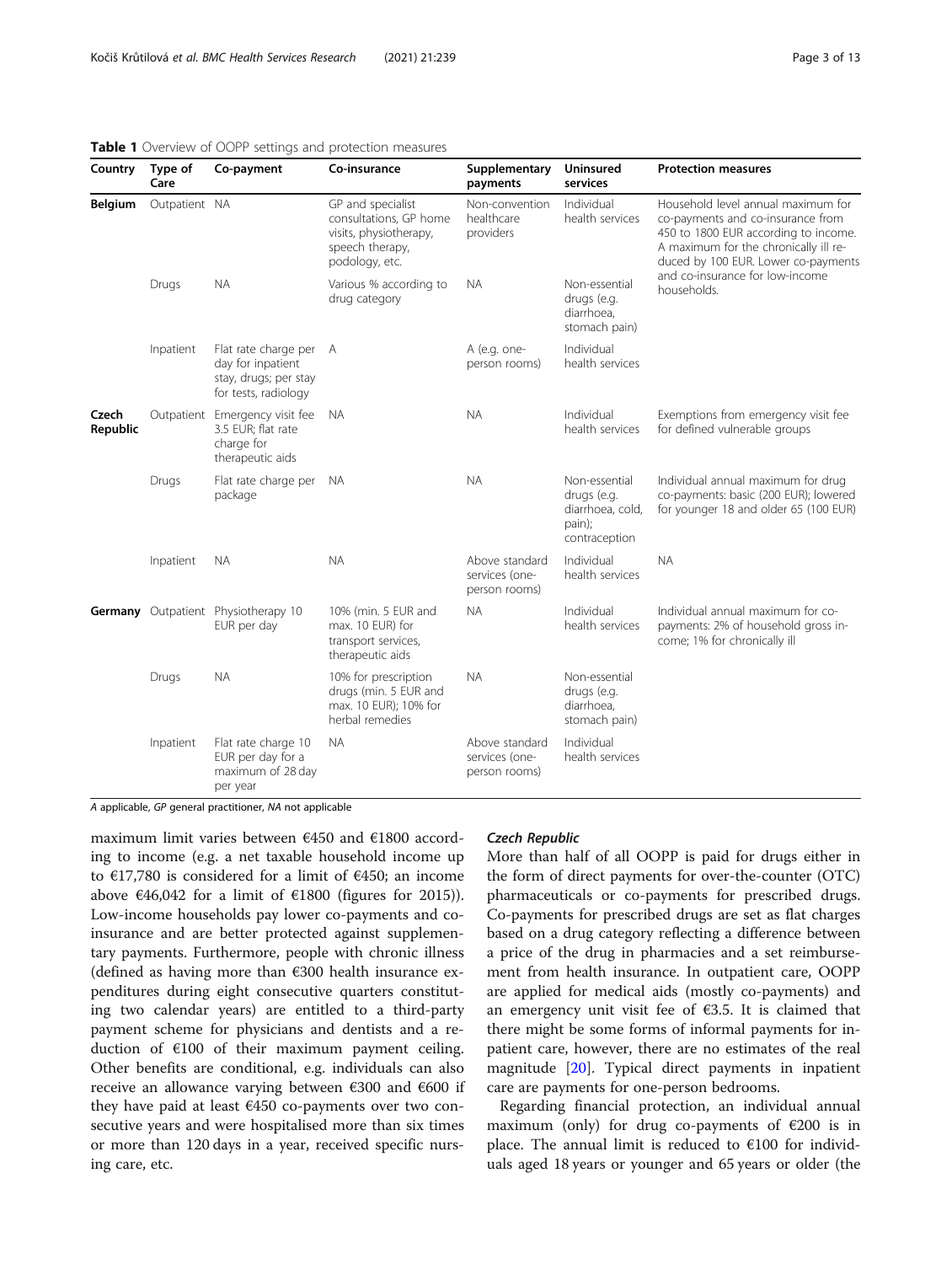state in 2015). However, a full co-payment for medication is not always included in the limit. The amount of co-payment included within the limit corresponds to the co-payment of the cheapest available drug with the same treatment substance and means of application. In addition, provided that the given drug is in the group of therapeutically interchangeable drugs (the same drug fully reimbursed from health insurance is available) the co-payment is not included in the protective limit at all. Specific vulnerable groups - such as individuals below subsistence income level, children in foster homes or orphanages, or older adults in nursing homes with limited income - are fully exempted only from the emergency unit visit fee. There are no other special exemptions in the health care system.

# **Germany**

Statutorily insured persons are obliged to pay copayments and co-insurance for health services and drugs reimbursed from statutory health insurance. In principle, for drugs, therapeutic aids and travel expenses insured persons pay 10% of the costs, but at least  $\epsilon$ 5 and no more than €10. However, co-payments will never exceed the total cost. There are special regulations for herbal remedies, ambulant home care and physiotherapy. For remedies, it is a co-insurance of 10% of the selling price. Physiotherapy (either outpatient or inpatient) requires €10 per day. In inpatient care, people have to pay  $€10$ per day for a maximum of 28 days. Regarding financial protection, each insured person must pay OOPP only up to his or her individual limit per calendar year. This burden limit accounts for 2% of the family gross income. A lower burden limit of 1% applies for the chronically ill. Further, for insured persons receiving social assistance the burden limit relates to the received social allowance. If these maximum limits are reached, people are exempted from further co-payments and co-insurance within the respective year. However, the application of the burden limit is not automatic and is based on request. A compact overview of the German OOPP regulations can be found elsewhere [\[21,](#page-12-0) [25\]](#page-12-0).

# Methods

### Data source and variables used

For our analysis we use the sixth wave of the Survey of Health, Ageing and Retirement in Europe (SHARE) conducted in 2015 [\[26\]](#page-12-0). SHARE is a multidisciplinary panel database of cross-national micro data containing detailed information from the areas of economics, health, and psychology as well as social and family networks [\[27](#page-12-0)]. In that regard, it covers the population aged 50 years and older of most European countries and Israel. Malter and Börsch-Supan [\[28](#page-12-0)] document questionnaire innovations, methodological improvements, new procedures and other important changes introduced during the sixth wave. Our target population are the non-institutionalised individuals aged 50 and older from Belgium, the Czech Republic and Germany.

# Dependent variable(s)

In the used data, OOPP are defined as payments made directly to health care providers without any reimbursement from a third party and co-payments (co-insurance) for services partly paid by a third party. We adopt a relative definition of the OOPP burden in our study which stems from the WHO's concept of fairness in financial contributions for health care and households' capacity to pay for health care [\[29](#page-12-0), [30](#page-12-0)]. We refer to a household's net income as the capacity to pay, which is commonly used for studies focusing on the OOPP burden [[10,](#page-12-0) [11](#page-12-0), [19,](#page-12-0) [31](#page-12-0), [32](#page-12-0)]. The dependent variable, the OOPP burden, is defined as the share of OOPP in equivalised net income. Due to economies of scale in consumption using equalised income allows us to account for differences in household size. We construct the equivalised income by applying the square root scale as a more recent method used by OECD [\[33](#page-12-0)]. In addition to looking at the total OOPP burden, we use the burden of the respective OOPP types: payments for drugs (prescribed drugs and OTC pharmaceuticals), outpatient care (contacts with medical doctors, qualified nurses, therapists, emergency rooms, outpatient clinic visits, including expenses for diagnostic examinations, excluding dentist visits) and inpatient care (stays in hospitals and other health care facilities) as dependent variables to gain further insights. Table [2](#page-4-0) shows the distribution of OOPP burdens in respective countries for respective OOPP types.

# Independent variables

As OOPP appear at the point of use, the investigation of the burden closely relates to health care consumption and its patterns. Therefore, the primary set of independent variables for our analysis rests on the "Andersen model" for the utilisation of health care services [\[34](#page-12-0)]. This approach classifies three categories of individual determinants influencing health care utilisation, namely predisposing, need and enabling factors. Predisposing factors exist prior to the presence of a certain illness and include the consumer's predictable characteristics such as age, gender, marital status, previous health behaviour, race or ethnicity, family size and its composition, religion, and region of the country and residence. These factors are extended by the beliefs health care consumers have (values concerning health, knowledge about disease and treatment, and attitudes towards health care services). Need factors represent the most urgent reason to utilise health care as they relate to the onset of illness. They distinguish subjective need (self-perceived health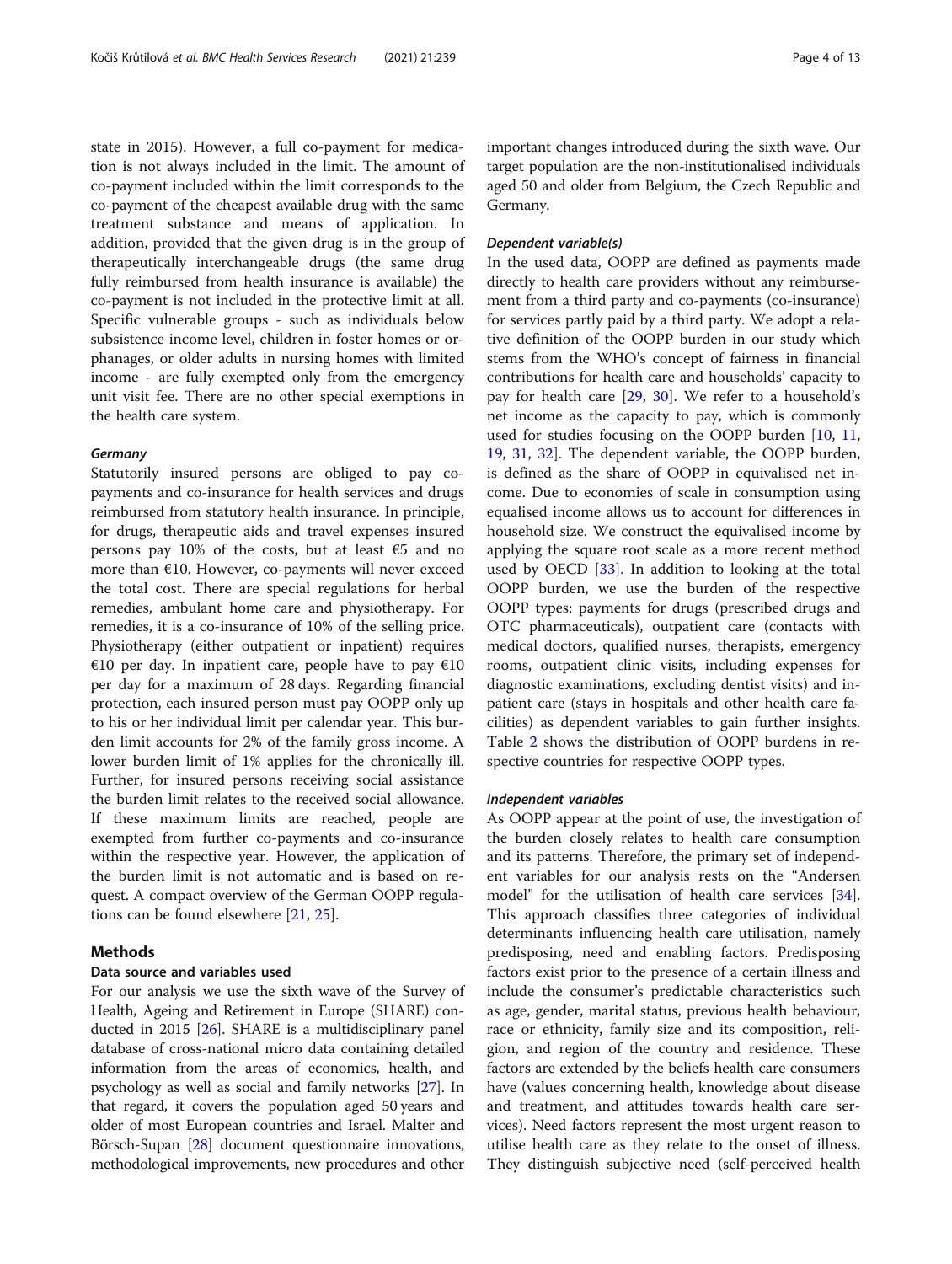| Country        | Total OOPP    | Drugs         | <b>Outpatient care</b> | Inpatient care |  |
|----------------|---------------|---------------|------------------------|----------------|--|
| Belgium        | 440.54/2.19   | 235.35/1.19   | 166.15/0.78            | 39.03/0.20     |  |
|                | (536.34/3.13) | (313.30/1.87) | (310.86/1.63)          | (209.90/1.25)  |  |
| Czech Republic | 113.51/1.76   | 72.14/1.14    | 37.17/0.55             | 4.19/0.06      |  |
|                | (132.63/2.25) | (81.84/1.46)  | (93.76/1.52)           | (33.13/0.51)   |  |
| Germany        | 299.34/1.44   | 92.48/0.48    | 183.83/0.83            | 23.54/0.12     |  |
|                | (521.20/2.70) | (121.74/0.72) | (476.84/2.40)          | (94.23/0.55)   |  |

<span id="page-4-0"></span>Table 2 Distribution of OOPP burden in 2015 (in Euro/in % of equivalent income) (wave 6)

Note: average burden expressed in the absolute term in Euro/average burden expressed in the relative term in % of equivalent income; standard deviation in parentheses

status, symptoms of illness and disability) and objectively recognised need (physician-rated urgency of present condition, stated diagnoses, symptoms, etc.). Enabling factors ensure the possibility of access to health care. Factors such as several sources of income, education, insurance coverage, the regular source of care and the price of health services are considered.

The selected variables for our analyses are further benchmarked with those used in previous studies focusing on the OOPP burden [\[10](#page-12-0), [11](#page-12-0), [19,](#page-12-0) [31,](#page-12-0) [32](#page-12-0), [35\]](#page-12-0). The final set of selected variables is based on results of multicollinearity and goodness-of-fit tests (see section Methodology).

The need factors are of main importance. We incorporate health-related variables which are of a subjective as well as objective nature. To answer our research questions, we include 15 diagnosed health conditions as dummy variables and a group having other conditions for a complete picture. In our study, we use the term "chronic diseases" for the observed health conditions which are in accordance with perception of chronic diseases in a broader term [[36\]](#page-12-0). Table [3](#page-5-0) presents these diseases in a more detail.

Further, limitations in basic activities (ADL; dressing, eating, walking, hygiene and using the toilet) and in instrumental activities of daily living (IADL; shopping, housekeeping, accounting, food preparation and taking medication) enter the model. Both are dummy variables, taking the value 1 if limitations exist. Finally, we control for predisposing (socio-demographic characteristics) and enabling (economic) factors. Socio-demographic variables observed are gender, age (recoding into three categories: 50 to 64, 65 to 79 and 80+) and marital status (distinguishing four states: living in cohabitation, separated, never married, widowed). The enabling factors included are education (measured according to the International Standard Classification of Education - ISCED-97 but recoded into three categories; having none/primary education, secondary and tertiary education) and income (income distribution expressed as equalised income quartiles). Lastly, we include a variable for supplementary health insurance related to institutional settings of the observed health care systems.

Table [4](#page-5-0) displays sample characteristics of respective variables for the three countries.

# **Methodology**

As the dependent variable belongs to the class of limited dependent variables features such as zero mass, nonnegativity, right-skewness and heavy tails make more sophisticated handling necessary.<sup>2</sup> In order to deal with these issues, the literature provides a variety of different approaches [\[37](#page-12-0), [38\]](#page-12-0). The most straightforward approach which is well-suited to modelling individual health care consumption and burden and is able to deal with the mentioned features is the two-part model (2 PM) [[39](#page-12-0)– [41\]](#page-12-0). An alternative approach is the sample selection model (SSM) [\[42\]](#page-12-0). However, a long debate about how to model health expenditures with zero mass leaves us with the suggestion to compare both methods and the model performance [\[43\]](#page-12-0). Following this, we ran our models using both methods, then compared model diagnostics and further checked the condition index and combined it with a z-test. Based on this we choose the 2 PM over the SSM.

The 2 PM assumes a sequential decision and decomposes OOPP made into two random components and models each separately. This leads to predictions for the first part -- the probability of having any OOPP -- and for the second part -- the expected burden of OOPP conditional upon having any OOPP. With these two values, we are able to predict the mean share of OOPP in income, conditional on the included independent variables. The first part -- the probability of observing positive OOPP versus zero expenses -- we estimate by means of a logit model. Conditional on having positive OOPP, we then estimate a generalised linear model (GLM) for the second part. Another common option for the second part is to use OLS on the log-transformed dependent variable. However, GLM has the advantage that it eases the homoscedasticity and normality

<sup>&</sup>lt;sup>2</sup>The share of zeros, indicating having no OOPP, is 4.60% (Belgium), 7.13% (Czech Republic) and 14.93% (Germany). Values for skewness and kurtosis indicate a highly right-skewed distribution with very heavy tails.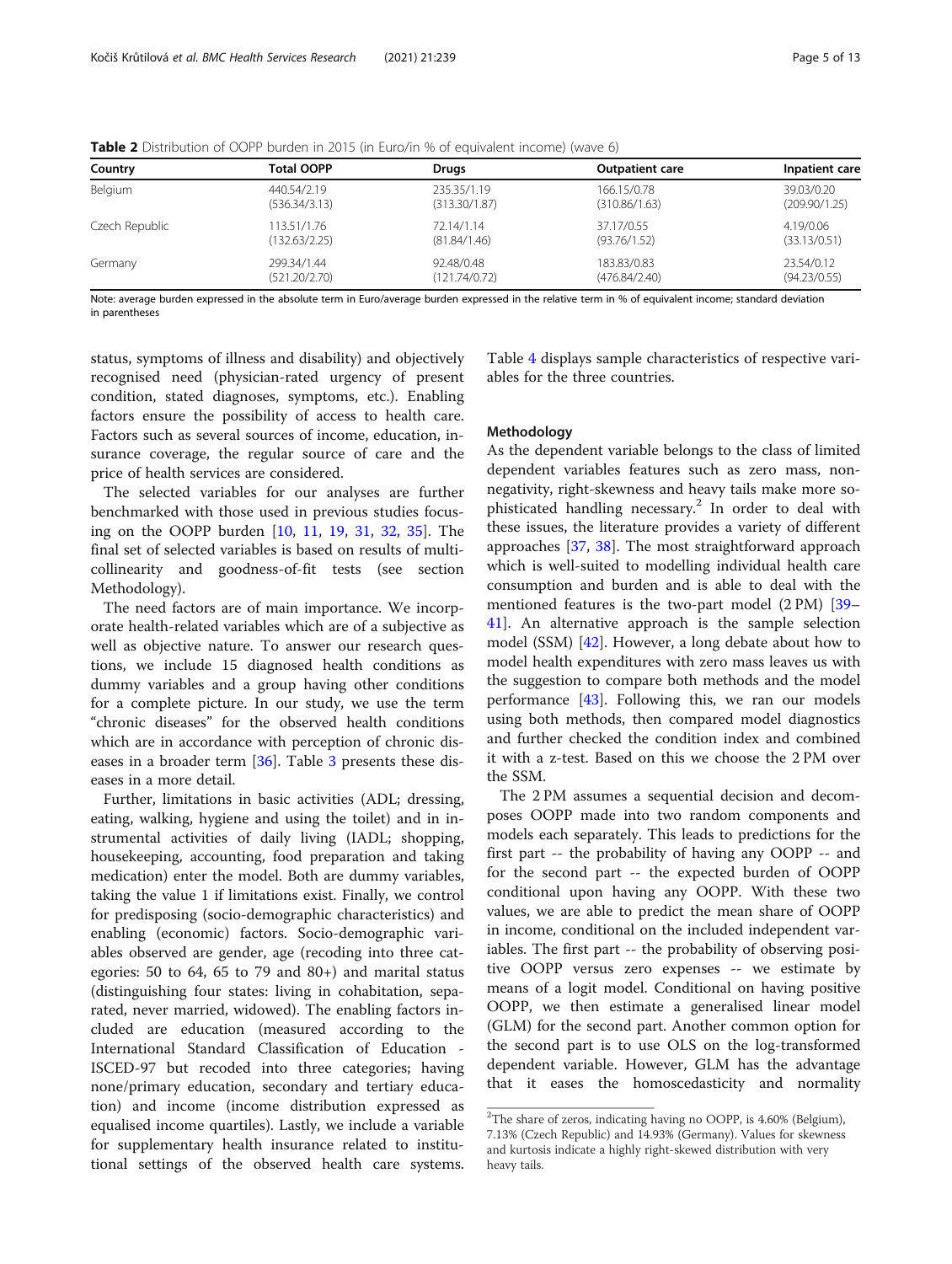# <span id="page-5-0"></span>Table 3 Description of observed chronic diseases

| <b>Chronic diseases</b>       |                                                                                                                                       |  |  |  |  |  |  |
|-------------------------------|---------------------------------------------------------------------------------------------------------------------------------------|--|--|--|--|--|--|
| Heart attack                  | Heart attack including myocardial infarction, coronary<br>thrombosis or any other heart problem including<br>congestive heart failure |  |  |  |  |  |  |
| High blood<br>pressure        | High blood pressure or hypertension                                                                                                   |  |  |  |  |  |  |
| High blood<br>cholesterol     | High blood cholesterol                                                                                                                |  |  |  |  |  |  |
| Stroke                        | Stroke or cerebral vascular disease                                                                                                   |  |  |  |  |  |  |
| <b>Diabetes</b>               | Diabetes or high blood sugar                                                                                                          |  |  |  |  |  |  |
| Lung disease                  | Chronic lung disease such as chronic bronchitis or<br>emphysema                                                                       |  |  |  |  |  |  |
| Cancer                        | Cancer or malignant tumour, including leukaemia or<br>lymphoma, but excluding minor skin cancers                                      |  |  |  |  |  |  |
| Ulcer                         | Stomach or duodenal ulcer, peptic ulcer                                                                                               |  |  |  |  |  |  |
| Parkinson                     | Parkinson's disease                                                                                                                   |  |  |  |  |  |  |
| Cataracts                     | Cataracts                                                                                                                             |  |  |  |  |  |  |
| Alzheimer                     | Alzheimer's disease, dementia, organic brain<br>syndrome, senility or any other serious memory<br>impairment                          |  |  |  |  |  |  |
| <b>Emotional</b><br>disorders | Other affective or emotional disorders, including<br>anxiety, nervous or psychiatric problems                                         |  |  |  |  |  |  |
| Rheumatoid<br>arthritis       | Rheumatoid arthritis                                                                                                                  |  |  |  |  |  |  |
| Osteoarthritis                | Osteoarthritis, or other rheumatism                                                                                                   |  |  |  |  |  |  |
| Chronic kidney<br>disease     | Chronic kidney disease                                                                                                                |  |  |  |  |  |  |
| Other conditions              | Other not mentioned chronic conditions and other<br>non-chronic conditions (e.g. fractures)                                           |  |  |  |  |  |  |

Note: Descriptions are taken from the SHARE main questionnaire for the sixth wave from the variable PH006\_DocCond: Has a doctor ever told you that you had/ Do you currently have any of the conditions on this card? (With this we mean that a doctor has told you that you have this condition, and that you are either currently being treated for or bothered by this condition)

assumptions and weakens bias due to retransforming to the original scale. GLM makes it necessary to specify on the one hand a family that reflects the mean-variance relationship, and on the other hand a link function which provides the relationship between the linear predictor and the mean of the distribution function. To identify the correct family and link, we apply several tests, namely the modified Park test, the Pregibon link test, the Pearson correlation test and the modified Hosmer-Lemeshow test. Additionally, Akaike and Bayesian information criteria, log-likelihood and deviance values are used. Diagnostics yield a gamma distribution with a power link of 0.2 for Belgium, a Poisson distribution with a power link of 0.5 for the Czech Republic and a gamma distribution with a power link of 0.5 for Germany.

We ran four regression models (a main model for total OOPP burden, models for drugs, outpatient and inpatient care burden) for each country separately with

| <b>Variables</b>               |       | Belgium Czech Republic | Germany |
|--------------------------------|-------|------------------------|---------|
| Gender                         |       |                        |         |
| • female                       | 54.92 | 59.42                  | 52.46   |
| • male                         | 45.08 | 40.58                  | 47.54   |
| Age                            |       |                        |         |
| $-50 - 64$                     | 48.17 | 35.84                  | 45.73   |
| $•65 - 79$                     | 38.45 | 51.90                  | 44.01   |
| $\cdot$ 80 +                   | 13.38 | 12.25                  | 10.26   |
| Marital status                 |       |                        |         |
| • cohabitation                 | 66.82 | 63.80                  | 73.98   |
| • seperated                    | 14.09 | 14.05                  | 9.87    |
| • never married                | 5.98  | 2.16                   | 4.92    |
| • widowed                      | 13.12 | 20.00                  | 11.23   |
| Education                      |       |                        |         |
| • none/primary                 | 37.60 | 38.32                  | 11.54   |
| • secondary                    | 27.36 | 47.82                  | 57.15   |
| • tertiary                     | 35.03 | 13.86                  | 31.31   |
| Income                         |       |                        |         |
| • 1st quartile                 | 25.00 | 25.00                  | 25.00   |
| • 2nd quartile                 | 25.00 | 25.00                  | 25.00   |
| • 3rd quartile                 | 25.00 | 25.00                  | 25.00   |
| • 4th quartile                 | 25.00 | 25.00                  | 25.00   |
| Heart attack                   | 9.34  | 12.65                  | 10.31   |
| High blood pressure            | 34.01 | 52.29                  | 42.41   |
| High blood cholesterol         | 30.36 | 25.35                  | 18.20   |
| Stroke                         | 3.38  | 4.23                   | 3.51    |
| Diabetes                       | 11.25 | 19.85                  | 14.07   |
| Lung disease                   | 7.06  | 7.60                   | 8.01    |
| Cancer                         | 5.05  | 4.74                   | 6.10    |
| Ulcer                          | 5.66  | 3.96                   | 2.07    |
| Parkinson                      | 0.72  | 1.04                   | 0.86    |
| Cataracts                      | 7.22  | 10.05                  | 8.75    |
| Alzheimer                      | 1.29  | 1.95                   | 1.60    |
| Emotional disorders            | 8.08  | 5.14                   | 7.71    |
| Rheumatoid arthritis           | 6.63  | 10.66                  | 11.95   |
| Osteoarthritis                 | 32.16 | 28.61                  | 21.61   |
| Chronic kidney disease         | 1.60  | 2.50                   | 2.11    |
| Other conditions               | 16.74 | 18.60                  | 18.59   |
| ADL                            | 14.64 | 13.20                  | 10.47   |
| <b>IADL</b>                    | 21.25 | 20.48                  | 14.00   |
| Supplementary health insurance | 81.67 | 6.07                   | 29.18   |
| Ν                              | 5566  | 4726                   | 4308    |

# Table 4 Sample characteristics (percentage shares)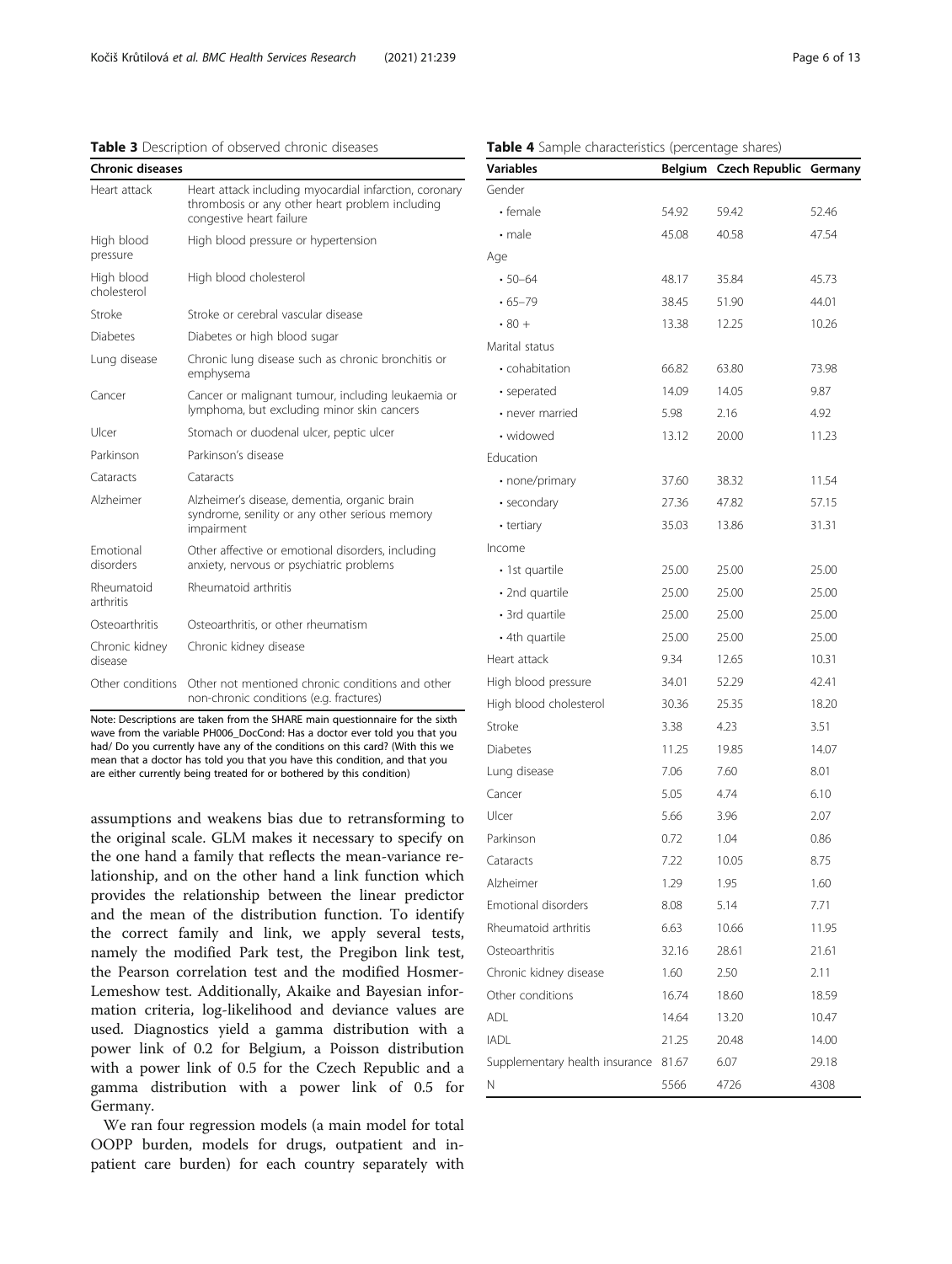these specifications in order to distinguish countryspecific differences within the observed period. We report the results of the 2 PM as average marginal effects (AMEs) which show the incremental effects for the complete 2 PM (logit and GLM combined). The results for the sensitivity analysis of the main model can be found in the [supplementary files.](#page-11-0)

# Results

# Factors affecting the OOPP burden

Presenting results, we first focus on the factors affecting the total OOPP burden (Table [5](#page-7-0)) and then briefly describe and compare it with the results of the various OOPP types (Table [6](#page-8-0)). Special attention is paid to the need factors as they are of main interest.

Regarding the total OOPP burden, six chronic diseases contribute to an increase in the burden in all the observed countries but with a significantly different magnitude, namely heart attack, high blood pressure, cancer, emotional disorders, rheumatoid arthritis and osteoarthritis. Other non-specified conditions also increase the total burden in the observed countries.

In terms of magnitude the largest effects can be observed for Belgium as well as the highest number of chronic diseases significantly associated with the high burden (11 specific health conditions). Considering largest effects, older people diagnosed with Parkinson disease have a by around 1.6 percentage points higher OOPP burden compared to those without this disease  $(AME = 1.584, p < 0.001)$ . Being diagnosed with emotional disorders increases the OOPP burden by around 0.7 percentage points  $(AME = 0.708, p < 0.001)$ , cancer and heart attack by around 0.6 percentage points  $(AME = 0.619, p < 0.001, resp. AME = 0.611, p < 0.001).$ Osteoarthritis and chronic lung disease also have a strong and significant impact on the total OOPP burden.

In the Czech Republic, ten chronic diseases significantly increase the total burden with the largest effects for heart attack  $(AME = 0.556, p < 0.001)$ , Parkinson's disease (AME =  $0.524$ ,  $p < 0.05$ ) and chronic kidney disease (AME = 0.519,  $p < 0.01$ ), followed by a slightly lower contribution to the burden by osteoarthritis (AME = 0.457,  $p < 0.001$ ).

Germany has the lowest number of chronic diseases – seven - having effects on the total burden with the highest magnitude of cancer (AME =  $0.726$ ,  $p < 0.001$ ) and chronic lung disease  $(AME = 0.586, p < 0.001)$ . Other health conditions with similar effects are heart attack, high blood pressure, emotional disorders, rheumatoid arthritis and osteoarthritis (listed in descending order according to the AMEs).

The effects of other health variables widely differ between countries. Having limitations in ADL and IADL is a significant predictor for the OOPP burden in Belgium and the Czech Republic. No effect is found for supplementary health insurance.

Regarding control variables with the highest impact, the coefficients for income show the regressive character of the OOPP burden. Compared to the first income quartile, older adults in all other quartiles spend a lower share on OOPP with the lowest share in the highest quartile (except for the second quartile in Germany which is not significantly different from the first one). Comparing the countries, the highest burden is shown for the poorest quartile in Belgium which faces a 2.3 percentage points higher burden than the richest quartile.

# Differences in the burden between certain types of OOPP

When looking at the burden of OOPP for drugs, the results are only partly in accordance with the results of the total OOPP burden. The number of chronic diseases having a significant impact on the drugs burden increases in all the observed countries.

Compared to the model with total OOPP, only Alzheimer's disease and stroke are not significantly associated with the burden in Belgium. The drugs burden related to Parkinson's disease is of the highest importance compared to other conditions (a three times higher burden). In the Czech Republic, all the observed chronic diseases defined in the main model except Parkinson's disease, high blood cholesterol and Alzheimer's disease are significantly related to the drugs burden with the highest magnitude for heart attack. In Germany, the number of chronic diseases significantly influencing the burden increased to ten health conditions with the highest burden for Parkinson's disease.

Mentioning control variables with a high impact the consistent negative impact of income is reproduced for the drugs burden in all countries.

Looking at the results for the outpatient care, most of these diseases do not significantly increase the burden. In Belgium, heart attack and osteoarthritis are associated with the outpatient care burden (increasing the burden by around 0.16 to 0.14 percentage point). In the Czech Republic, only osteoarthritis (AME = 0.127,  $p < 0.01$ ) and chronic kidney disease (AME = 0.253,  $p < 0.05$ ) show a significant and positive association. In Germany, relatively high AMEs are found for cancer (AME = 0.428,  $p < 0.01$ ) and chronic lung disease (AME = 0.447,  $p <$ 0.01) and further with a lower magnitude for high blood pressure and osteoarthritis. The negative effect of income persists for all the quartiles in Belgium, for two richest quartiles in the Czech Republic and the richest quartile in Germany. Additionally, supplementary health insurance in Belgium significantly increases the outpatient care burden.

For the inpatient OOPP burden, only stroke is significantly associated with the inpatient care burden in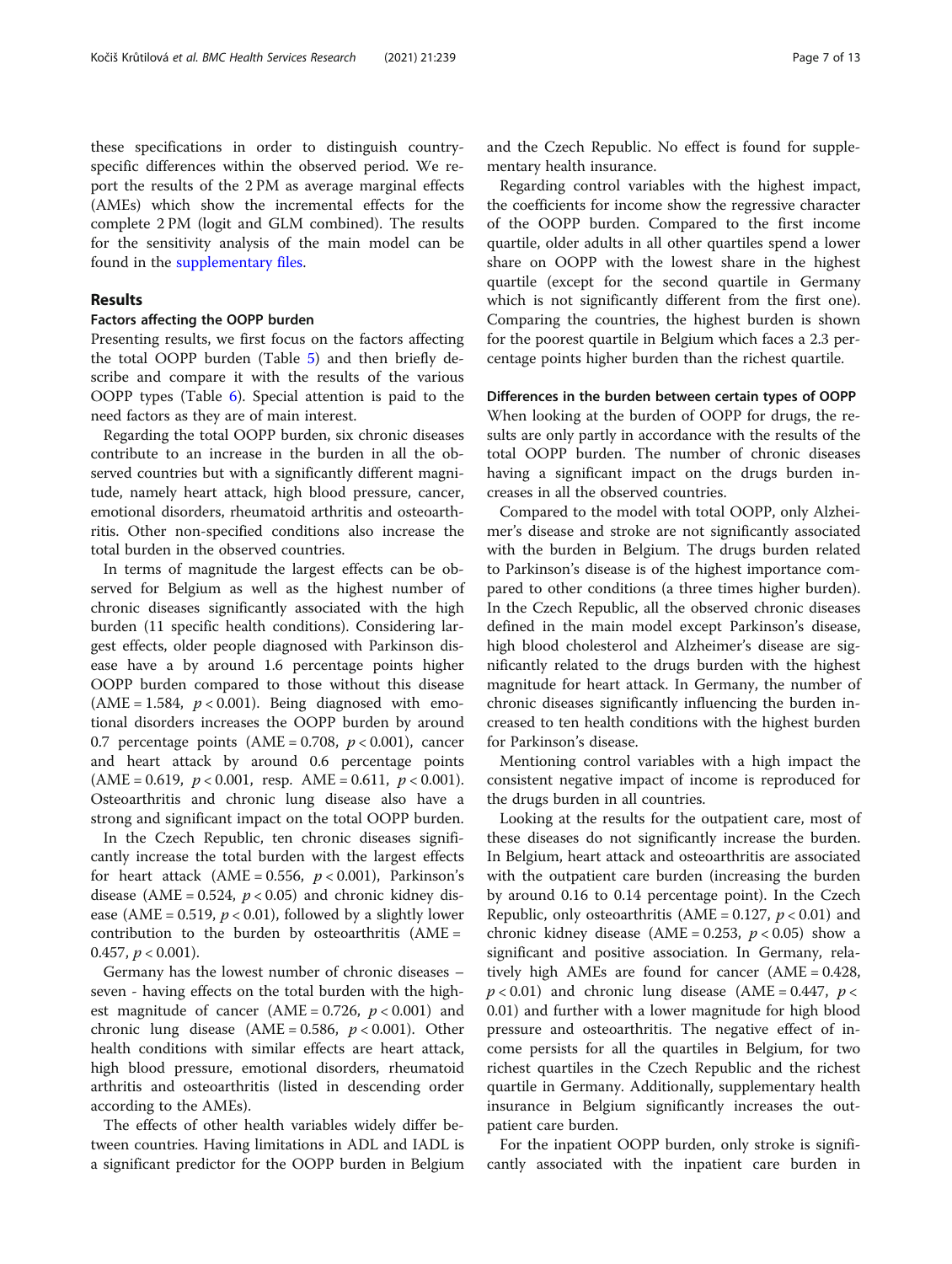# Variables Total OOPP burden BE CZ DE Male gender<sup>a</sup> −0.412<sup>\*\*\*</sup> (0.0773) −0.322<sup>\*\*\*</sup> (0.0603) −0.322<sup>\*\*\*</sup> (0.0603) −0.310<sup>\*\*</sup> (0.0773) Ageb • 65–79 0.202\* (0.0807) − 0.113 (0.0675) 0.0679 (0.0778) • 80+ 0.351\*\* (0.134) −0.122 (0.109) 0.229 (0.143) Marital status<sup>c</sup> • separated − 0.119 (0.107) 0.0750 (0.104) − 0.0372 (0.133) • never married −0.133 (0.213) − 0.103 (0.201) − 0.0241 (0.169) • widowed −0.407\*\*\* (0.100) −0.112 (0.0842) − 0.163 (0.110) Education<sup>c</sup> • secondary 0.182 (0.0955) 0.217<sup>\*\*\*</sup> (0.0614) 0.272<sup>\*</sup> (0.124) 0.272<sup>\*</sup> (0.124) • tertiary 0.258\*\* (0.0953) 0.513\*\*\* (0.0908) 0.463\*\*\* (0.136)  $Income<sup>e</sup>$ • 2nd quartile −1.030\*\*\* (0.139) −0.581\*\*\* (0.106) − 0.134 (0.134) • 3rd quartile −1.623\*\*\* (0.138) −0.981\*\*\* (0.103) − 0.460\*\*\* (0.123) • 4th quartile −2.241\*\*\* (0.135) −1.379\*\*\* (0.0997) −1.011\*\*\* (0.117) Heart attack 0.611<sup>\*\*\*</sup> (0.103) 0.556<sup>\*\*\*</sup> (0.0887) 0.365<sup>\*\*</sup> (0.118) High blood pressure  $0.359***$   $(0.0771)$   $0.376***$   $(0.0600)$   $0.336***$   $(0.0822)$ High blood cholesterol 0.209\*\* 0.0339 −0.104 (0.0782) (0.0686) (0.0882) Stroke 0.281 (0.187) 0.280 (0.155) 0.328 (0.169) Diabetes 0.478\*\*\* (0.106) 0.379\*\*\* (0.0724) 0.0795 (0.0959) Lung disease 0.588\*\*\* (0.126) 0.149 (0.107) 0.586\*\*\* (0.163) Cancer 20.619\*\*\* (0.147) 0.619<sup>\*\*\*</sup> (0.147) 0.333<sup>\*\*</sup> (0.127) 0.726<sup>\*\*\*</sup> (0.177) Ulcer 0.226 (0.133) 0.0990 (0.149) 0.0462 (0.189) Parkinson 1.584\*\*\* (0.355) 0.524\* (0.252) 0.486 (0.341)  $0.398^{**}$  (0.147)  $0.398^{**}$  (0.147)  $0.254^{*}$  (0.101) 0.140 (0.140) Alzheimer 0.132 (0.262) −0.101 (0.203) 0.271 (0.233) Emotional disorders 0.708\*\*\* (0.127) 0.375\*\* (0.128) 0.330\* (0.144) Rheumatoid Arthritis 
(0.393<sup>\*\*</sup> (0.141)

(0.212<sup>\*</sup> (0.0976)

(0.212<sup>\*</sup> (0.0976)

0.311<sup>\*\*</sup> (0.110) Osteoarthritis 0.589<sup>\*\*\*</sup> (0.0787) 0.457<sup>\*\*\*</sup> (0.0650) 0.457<sup>\*\*\*</sup> (0.0650) 0.457<sup>\*\*\*</sup> (0.0914) Chronic kidney disease 0.273 (0.191) 0.519<sup>\*\*</sup> (0.193) 0.0891 (0.206) Other conditions 6.589<sup>\*\*\*</sup> (0.0951) 0.387<sup>\*\*\*</sup> (0.0718) 0.387<sup>\*\*\*</sup> (0.0718) 0.364<sup>\*\*\*</sup> (0.0831)  $0.302^*$  (0.121)  $0.302^*$  (0.121)  $0.370^{***}$  (0.0983) 0.0610 (0.148) IADL 0.381\*\*\* (0.0990) 0.259\*\* (0.0818) −0.0479 (0.122) Suppl. health insurance<sup>f</sup> 0.128 (0.0900) −0.0232 (0.122) 0.146 (0.0798)

<span id="page-7-0"></span>Table 5 Average marginal effects (AMEs) of the independent variables on the total OOPP burden

Note: standard errors in parentheses; \* *p* < 0.05, \*\* *p* < 0.001, \*\*\* *p* < 0.001<br>Reference categories: <sup>a</sup> female gender, <sup>b</sup> 50–64, <sup>c</sup> cohabitation, <sup>d</sup> none/primary, <sup>e</sup> 1st quartile, <sup>f</sup> no supplementary insurance

Belgium. Moreover, supplementary health insurance protects from a high inpatient care burden. In the Czech Republic, being diagnosed with Parkinson's disease, cancer, stroke and emotional disorders increase the burden for inpatient care even if AME's are very low (ranging from 0.10 to 0.04). In Germany, seven health diseases are associated with an increasing burden for inpatient care, however, the effects are very small, among them with the highest effects for stroke and cancer. Income is a significant predictor for inpatient care only in Belgium and Germany (with around half smaller effects compared to Belgium) for the two richest quartiles (a regressive character persists).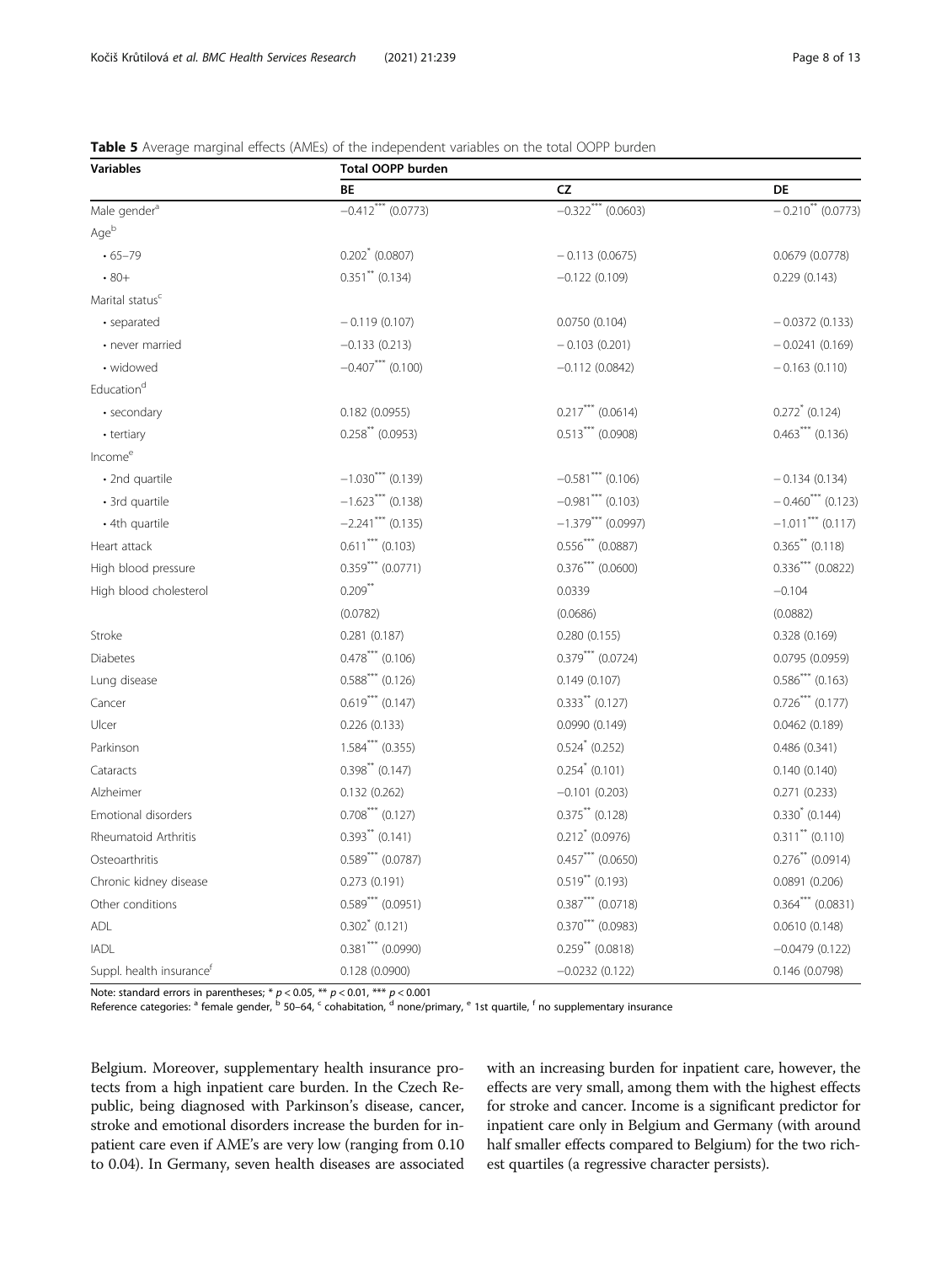| <b>Variables</b>            | Drugs burden          |                         |                                 | Outpatient care burden |                       |                       | Inpatient care burden   |                        |                        |
|-----------------------------|-----------------------|-------------------------|---------------------------------|------------------------|-----------------------|-----------------------|-------------------------|------------------------|------------------------|
|                             | BE                    | <b>CZ</b>               | DE                              | BE                     | ${\sf CZ}$            | DE                    | BE                      | <b>CZ</b>              | DE                     |
| Male gender <sup>a</sup>    | $-0.186$ ***          | $-0.117***$             | $-0.0245$                       | $-0.183***$            | $-0.133**$            | $-0.184$ **           | $-0.0297$               | $-0.0436***$           | $0.0306^{*}$           |
|                             | (0.0417)              | (0.0337)                | (0.0188)                        | (0.0411)               | (0.0429)              | (0.0661)              | (0.0290)                | (0.0121)               | (0.0152)               |
| Ageb                        |                       |                         |                                 |                        |                       |                       |                         |                        |                        |
| $-65-79$                    | $0.162***$            | 0.0177                  | 0.0222                          | 0.000619               | $-0.119$ <sup>*</sup> | 0.0276                | $0.0779$ <sup>*</sup>   | 0.0223                 | 0.0135                 |
|                             | (0.0431)              | (0.0363)                | (0.0187)                        | (0.0444)               | (0.0479)              | (0.0661)              | (0.0318)                | (0.0129)               | (0.0151)               |
| $-80+$                      | $0.272***$            | 0.0923                  | 0.0871                          | 0.0177                 | $-0.218$ **           | 0.108                 | 0.102                   | 0.0405                 | 0.0282                 |
|                             | (0.0763)              | (0.0701)                | (0.0374)                        | (0.0733)               | (0.0687)              | (0.127)               | (0.0482)                | (0.0229)               | (0.0285)               |
| Marital status <sup>c</sup> |                       |                         |                                 |                        |                       |                       |                         |                        |                        |
| - separated                 | $-0.0118$             | $-0.0595$               | $-0.0350$                       | $-0.134$ <sup>*</sup>  | 0.0980                | $-0.0366$             | 0.00275                 | 0.0245                 | 0.0543                 |
|                             | (0.0576)              | (0.0540)                | (0.0301)                        | (0.0538)               | (0.0751)              | (0.116)               | (0.0428)                | (0.0224)               | (0.0296)               |
| - never                     | $-0.139$              | $-0.0109$               | $-0.0736$                       | $-0.0867$              | $-0.140$              | 0.0746                | 0.118(0.106)            | 0.0636                 | $-0.0252$              |
| married                     | (0.0879)              | (0.124)                 | (0.0383)                        | (0.102)                | (0.103)               | (0.159)               |                         | (0.0507)               | (0.0202)               |
| - widowed                   | $-0.186$ **           | $-0.0451$               | $-0.0264$                       | $-0.215***$            | $-0.0828$             | $-0.182$ <sup>*</sup> | $-0.0223$               | 0.00951                | $0.0576*$              |
|                             | (0.0575)              | (0.0494)                | (0.0322)                        | (0.0530)               | (0.0565)              | (0.0906)              | (0.0351)                | (0.0177)               | (0.0292)               |
| Education <sup>d</sup>      |                       |                         |                                 |                        |                       |                       |                         |                        |                        |
| - secondary                 | 0.00650               | $-0.0146$               | 0.0443                          | $0.144$ **             | $0.194***$            | $0.236^{*}$           | 0.0411                  | 0.0290                 | 0.0310                 |
|                             | (0.0520)              | (0.0356)                | (0.0304)                        | (0.0495)               | (0.0427)              | (0.0991)              | (0.0380)                | (0.0119)               | (0.0190)               |
| - tertiary                  | 0.0260                | 0.0892                  | 0.0545                          | $0.232***$             | $0.342***$            | $0.456***$            | $-0.00461$              | $0.0955***$            | $-0.00640$             |
|                             | (0.0523)              | (0.0525)                | (0.0332)                        | (0.0516)               | (0.0621)              | (0.113)               | (0.0333)                | (0.0290)               | (0.0199)               |
| Income <sup>e</sup>         |                       |                         |                                 |                        |                       |                       |                         |                        |                        |
| - 2nd quartile              | $-0.516$ ***          | $-0.485***$             | $-0.145***$                     | $-0.353***$            | $-0.0938$             | $-0.0177$             | $-0.0492$               | 0.00579                | 0.0119                 |
|                             | (0.0779)              | (0.0607)                | (0.0351)                        | (0.0750)               | (0.0758)              | (0.125)               | (0.0506)                | (0.0180)               | (0.0259)               |
| - 3rd quartile              | $-0.836$ ***          | $-0.695***$             | $-0.271***$                     | $-0.558***$            | $-0.265***$           | $-0.164$              | $-0.165***$             | $-0.0109$              | $-0.0479$ <sup>*</sup> |
|                             | (0.0742)              | (0.0606)                | (0.0326)                        | (0.0775)               | (0.0697)              | (0.115)               | (0.0473)                | (0.0192)               | (0.0231)               |
| - 4th quartile              | $-1.278***$           | $-0.979***$             | $-0.470***$                     | $-0.749***$            | $-0.362$ ***          | $-0.469***$           | $-0.192***$             | $-0.00497$             | $-0.0917***$           |
|                             | (0.0706)              | (0.0560)                | (0.0310)                        | (0.0761)               | (0.0676)              | (0.108)               | (0.0473)                | (0.0171)               | (0.0232)               |
| Heart attack                | $0.419***$            | $0.475***$              | $0.175***$                      | $0.139^{*}$            | 0.0405                | 0.0437                | 0.0513                  | $-0.000490$            | $0.0835***$            |
|                             | (0.0647)              | (0.0564)                | (0.0299)                        | (0.0544)               | (0.0640)              | (0.109)               | (0.0341)                | (0.0138)               | (0.0204)               |
| High blood                  | $0.290***$            | $0.342***$              | $0.108***$                      | 0.0386                 | 0.0439                | $0.214$ **            | 0.0262                  | 0.00485                | $0.0331$ <sup>*</sup>  |
| pressure                    | (0.0428)              | (0.0337)                | (0.0180)                        | (0.0403)               | (0.0426)              | (0.0712)              | (0.0288)                | (0.0129)               | (0.0140)               |
| High cholesterol            | $0.163***$            | 0.0514                  | 0.0340                          | 0.0187                 | $-0.0440$             | $-0.132$              | 0.0242                  | 0.0113                 | $-0.00481$             |
|                             | (0.0426)              | (0.0389)                | (0.0215)                        | (0.0419)               | (0.0460)              | (0.0790)              | (0.0324)                | (0.0141)               | (0.0172)               |
| Stroke                      | 0.149(0.102)          | $0.190^{*}$<br>(0.0889) | $0.167***$<br>(0.0514)          | $-0.0415$<br>(0.0817)  | $-0.00509$<br>(0.115) | $-0.0226$<br>(0.144)  | $0.136^{*}$<br>(0.0586) | 0.0425<br>(0.0215)     | $0.101$ **<br>(0.0338) |
| Diabetes                    | $0.362***$            | $0.327***$              | $0.177***$                      | 0.0907                 | 0.0508                | $-0.126$              | 0.0434                  | $-0.0117$              | 0.0358                 |
|                             | (0.0660)              | (0.0441)                | (0.0268)                        | (0.0557)               | (0.0503)              | (0.0917)              | (0.0386)                | (0.0133)               | (0.0200)               |
| Lung disease                | $0.470***$            | $0.201$ <sup>**</sup>   | $0.162***$                      | $-0.0147$              | $-0.0555$             | $0.447***$            | 0.0699                  | 0.0116                 | 0.0299                 |
|                             | (0.0762)              | (0.0682)                | (0.0324)                        | (0.0570)               | (0.0683)              | (0.145)               | (0.0456)                | (0.0204)               | (0.0206)               |
| Cancer                      | $0.402***$            | $0.318***$              | $0.180***$                      | 0.126                  | $-0.00712$            | $0.428$ **            | 0.0549                  | $0.0550^*$             | $0.0951***$            |
|                             | (0.0944)              | (0.0837)                | (0.0448)                        | (0.0644)               | (0.0731)              | (0.152)               | (0.0504)                | (0.0249)               | (0.0270)               |
| Ulcer                       | $0.242$ **            | $0.211$ <sup>*</sup>    | 0.105                           | $-0.00246$             | $-0.130$              | $-0.0558$             | 0.00906                 | $-0.00952$             | 0.0303                 |
|                             | (0.0749)              | (0.0947)                | (0.0671)                        | (0.0672)               | (0.105)               | (0.158)               | (0.0493)                | (0.0213)               | (0.0367)               |
| Parkinson                   | $1.202***$<br>(0.251) | 0.259(0.160)            | $0.262$ <sup>*</sup><br>(0.116) | 0.318 (0.199)          | 0.0971<br>(0.170)     | 0.0915<br>(0.236)     | 0.0751<br>(0.101)       | $0.0952$ *<br>(0.0422) | 0.0451<br>(0.0465)     |
| Cataracts                   | $0.193*$              | $0.133*$                | 0.0282                          | 0.144                  | 0.110                 | 0.124                 | 0.00390                 | $-0.0169$              | $-0.0195$              |
|                             | (0.0854)              | (0.0565)                | (0.0308)                        | (0.0782)               | (0.0720)              | (0.122)               | (0.0437)                | (0.0194)               | (0.0225)               |
| Alzheimer                   | 0.115(0.177)          | 0.0187<br>(0.133)       | 0.148<br>(0.0906)               | $-0.129$<br>(0.129)    | $-0.192$<br>(0.142)   | 0.202<br>(0.224)      | 0.0463<br>(0.0920)      | $-0.0259$<br>(0.0397)  | 0.0352<br>(0.0412)     |
| Emotional                   | $0.465***$            | $0.274***$              | $0.130***$                      | 0.116                  | 0.0612                | 0.139                 | 0.0760                  | $0.0436*$              | 0.0501                 |
| disorders                   | (0.0704)              | (0.0805)                | (0.0322)                        | (0.0645)               | (0.0957)              | (0.147)               | (0.0470)                | (0.0176)               | (0.0215)               |
| Rheum. Arthritis            | $0.298***$            | $0.182***$              | $0.137***$                      | 0.0801                 | 0.0187                | 0.0933                | $-0.0189$               | $-0.00128$             | $0.0622$ **            |
|                             | (0.0829)              | (0.0548)                | (0.0320)                        | (0.0722)               | (0.0733)              | (0.0953)              | (0.0459)                | (0.0179)               | (0.0216)               |

<span id="page-8-0"></span>Table 6 Average marginal effects (AME) of the independent variables on drugs, outpatient and inpatient care burden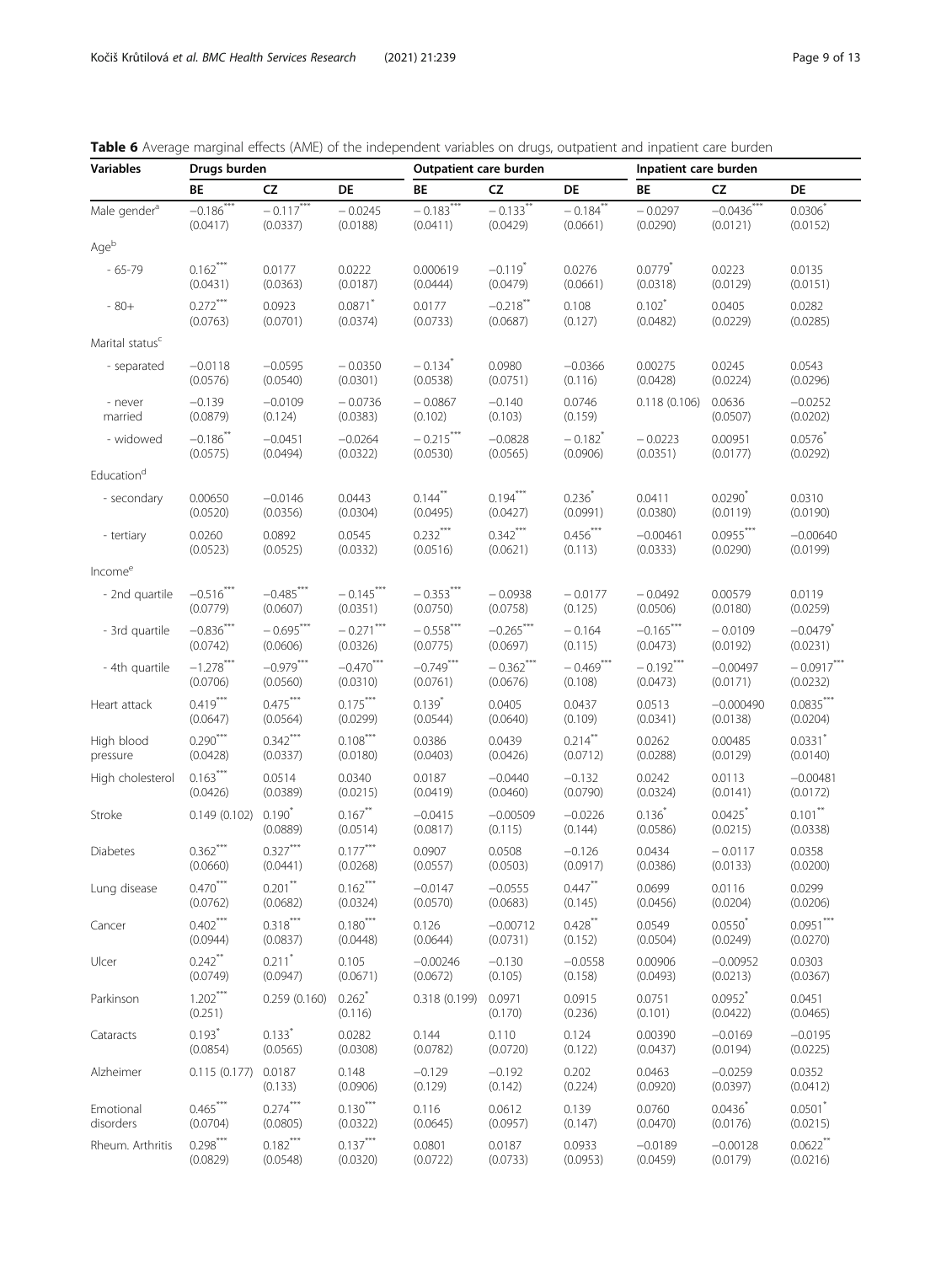| <b>Variables</b>        | Drugs burden |                      |             | Outpatient care burden |                       |                       | Inpatient care burden   |                       |                        |
|-------------------------|--------------|----------------------|-------------|------------------------|-----------------------|-----------------------|-------------------------|-----------------------|------------------------|
|                         | <b>BE</b>    | <b>CZ</b>            | DE          | BE                     | <b>CZ</b>             | <b>DE</b>             | <b>BE</b>               | CZ                    | <b>DE</b>              |
| Osteoarthritis          | $0.375***$   | $0.320***$           | $0.0897***$ | $0.163***$             | $0.127***$            | $0.171$ <sup>*</sup>  | 0.0350                  | 0.0238                | 0.0389                 |
|                         | (0.0432)     | (0.0376)             | (0.0216)    | (0.0416)               | (0.0458)              | (0.0786)              | (0.0302)                | (0.0139)              | (0.0163)               |
| Chronic kidney          | $0.356$ **   | $0.278$ <sup>*</sup> | 0.0688      | $-0.0862$              | 0.253                 | $-0.0239$             | $-0.0276$               | 0.00802               | $-0.0141$              |
| dis.                    | (0.127)      | (0.111)              | (0.0696)    | (0.103)                | (0.123)               | (0.189)               | (0.0598)                | (0.0258)              | (0.0310)               |
| Other conditions        | $0.395***$   | $0.335***$           | $0.168***$  | $0.146$ <sup>**</sup>  | 0.0313                | $0.180^{*}$           | 0.0495                  | 0.0241                | $0.0440$ <sup>**</sup> |
|                         | (0.0529)     | (0.0417)             | (0.0224)    | (0.0487)               | (0.0489)              | (0.0720)              | (0.0324)                | (0.0150)              | (0.0152)               |
| ADL                     | 0.0828       | $0.299***$           | 0.0211      | 0.0198                 | $-0.0445$             | $-0.00492$            | $0.153***$              | $0.0477$ **           | 0.00911                |
|                         | (0.0681)     | (0.0644)             | (0.0351)    | (0.0608)               | (0.0668)              | (0.132)               | (0.0394)                | (0.0173)              | (0.0266)               |
| <b>IADL</b>             | $0.358***$   | $0.315***$           | $0.0859**$  | 0.0149                 | $-0.135$ <sup>*</sup> | $-0.238$ <sup>*</sup> | 0.0173                  | $0.0357$ <sup>*</sup> | $0.0565$ <sup>*</sup>  |
|                         | (0.0588)     | (0.0529)             | (0.0326)    | (0.0532)               | (0.0549)              | (0.119)               | (0.0335)                | (0.0162)              | (0.0229)               |
| Suppl. health           | 0.0624       | $-0.0497$            | 0.0297      | $0.141$ <sup>**</sup>  | 0.0347                | 0.109                 | $-0.152$ <sup>***</sup> | 0.00315               | $-0.00829$             |
| insurance. <sup>†</sup> | (0.0493)     | (0.0611)             | (0.0187)    | (0.0442)               | (0.0874)              | (0.0695)              | (0.0438)                | (0.0233)              | (0.0142)               |

Table 6 Average marginal effects (AME) of the independent variables on drugs, outpatient and inpatient care burden (Continued)

Note: standard errors in parentheses;  $* p < 0.05$ ,  $** p < 0.01$ ,  $*** p < 0.001$ 

Reference categories: <sup>a</sup> female gender,  $^{\rm b}$  50–64,  $^{\rm c}$  cohabitation, <sup>d</sup> none/primary,  $^{\rm e}$  1st quartile, <sup>f</sup> no supplementary insurance

# **Discussion**

The OOPP burden varies with chronic diseases and has different magnitudes in the observed countries. Nevertheless, some patterns can be found. The main joint association of the high OOPP burden and chronic diseases is found for heart attack, high blood pressure, cancer, emotional disorders, rheumatoid arthritis and osteoarthritis. Previous research based on SHARE data also found that cardiovascular diseases are a significant predictor for very high (catastrophic) OOPP payments in Belgium and the Czech Republic [\[10\]](#page-12-0). Further, the SHARE postdeath survey showed that cardiovascular diseases and malignant neoplasms are the most frequent cause of death for older adults [\[44](#page-12-0)]. Taking into account the fact that cardiovascular diseases and musculoskeletal disorders are most prevalent in the older population of the observed countries, policy makers should pay special attention to these diseases when they target methods to protect older people from the high OOPP burden.

It is obvious that country differences in the burden of particular diseases are a sign of different health care reimbursements and cost sharing policies. Belgium has a complex cost sharing policy with a high share of supplementary and direct payments which are not included in the protective maximum limit. Only co-payments and co-insurance are included to the limit which may imply that inequalities in the distribution of the OOPP burden for a large number of diseases exist as shown in our study. Even if protective measures are quite extensive in the Belgian health care system they might not be as effective as expected which also a relatively recent study on equity in the Belgian health care system confirms [[48\]](#page-12-0). Based on our findings, the drugs burden should be of particular interest as the majority of chronic conditions increase it with a special focus on drugs related to Parkinson's disease. Large costs (including high

supplementary payments) can be applied to hospitalisation in the Belgian health care system, however, we found that only having stroke is significantly associated with the inpatient care burden. It seems that supplementary insurance works well in this regard and our finding about a negative association with the inpatient care burden supports it.

In Germany, cancer and chronic lung disease were identified as the diseases with the largest magnitude, which is especially due to the outpatient care burden. This might be related to co-payments for transport services and nonphysician services which are common. It is worth highlighting that even if Parkinson's disease is not related to the overall burden, it has the highest magnitude for the drugs burden. Thus, prescription practices in relation to Parkinson's disease should be examined. A closer look at the inpatient care burden would also be desirable. Even if the burden is low, most diseases were positively associated with it. In particular, co-payments for inpatient stays can further contribute to a high burden for older adults having cancer and heart attack. Thus, it seems that charges per inpatient stay can disproportionally burden patients with some chronic conditions even if a maximum for inpatient stay charges is applied.

In the Czech Republic, mostly OOPP for drugs are common in the health care system which coincide with our findings that the drugs burden should be revised in order to lower the burden for older adults (especially drugs which prevent heart attack). Czech politicians recognise that people should be protected from the high OOPP burden but currently, only one protective mechanism in the form of the OOPP maximum limit for drug co-payments is applied. However, its function can be curbed because not all co-payments are included within the limit. It is applied only to co-payments for prescribed drugs and only about one third of prescribed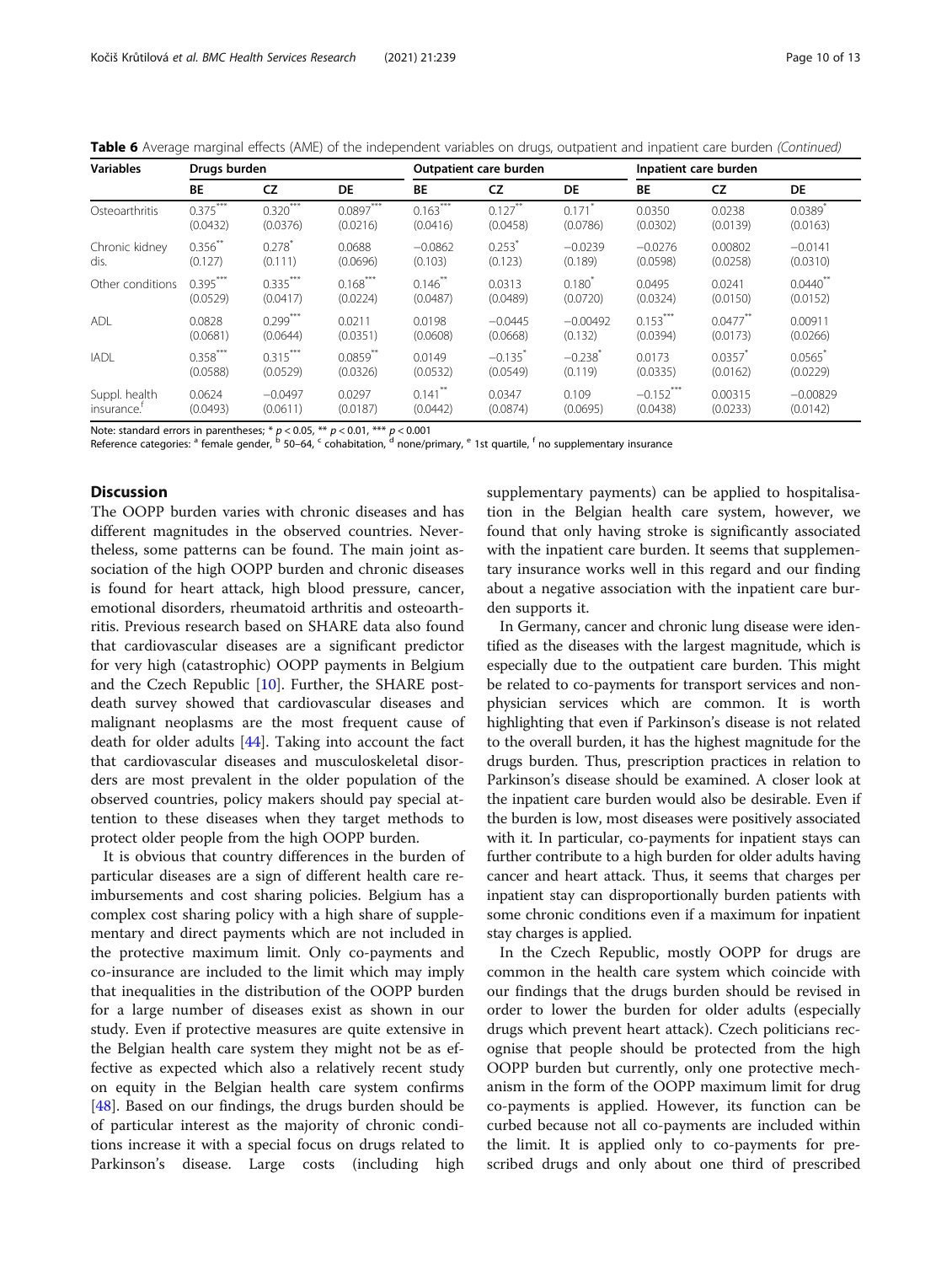drugs are eligible for the limit. Thus, older people consuming drugs from the remaining two-thirds of medication items are realistically not protected. Moreover, payments for OTC pharmaceuticals are not monitored, however, they play an important role in total OOPP for drugs based on the official statistics [[49\]](#page-12-0). For individuals aged 65 and more, a lowered maximum for drug copayments is applied. Nevertheless, age is the only criterion and as the findings about age show, this consideration might be appropriate only to a certain extent. Regarding the outpatient and inpatient care the majority of services are covered which is in accordance with our results. In the outpatient care some direct payments can occur in relation to services of private clinics (e. g. physiotherapists, fees for application of intra-articular injections). OOPP for inpatient care are mostly related only to above-standard room services in the Czech health care system which might explain an association of several diseases with the inpatient care burden but the impact on the overall burden is rather negligible.

We conclude that the impact of specific chronic diseases on the OOPP burden differs between the types of OOPP, and that coping with the drugs burden should have a special priority as the majority of observed diseases are associated with an increasing drugs burden in all three countries. However, other types of OOPP burden can be relevant for some diseases as well. Our findings point out that a focus on the effect of the OOPP types is necessary. Without it, the interpretation of findings for specific chronic conditions could be inaccurate as suggested above.

In addition, we found that the economic situation of older adults is a highly relevant predictor. A regressive pattern of OOPP burden is found in all three countries and is confirmed by findings in previous studies of the older population [[19,](#page-12-0) [32,](#page-12-0) [45\]](#page-12-0). This finding shows that income constitutes the best protection against the OOPP burden in all three countries. Income protection is missing in the Czech Republic, thus implementing this mechanism might substantially lower the burden for low-income households. However, setting a correct threshold is essential since our findings showed that even if income protection is implemented and directly related to gross income in Germany, it does not work as protectively as expected. A revision of the threshold seems to be desirable for the poorest, especially. The protection of low-income households is also insufficient in Belgium even if the OOPP maximum is structured according to income. Thus, based on our findings, current income protection implemented in the health care system does not counter regressiveness for older adults.

Finally, our research showed that country specifics play a role. Therefore, we focused only on three countries in more detail in this paper in order to provide a background for evaluating the implications for older adults and suggestions for countries' health and social policies. An investigation of more EU countries is open for future research.

We leave aside a more detailed discussion about the impact of other predisposing and enabling factors included in the analysis as this was not the main focus of the paper. However, some of the findings might be relevant for future research about various determinants of the OOPP burden.

We are aware of some limitations in our study. The accuracy of findings depends on the available data and its design, and although SHARE is one of the comprehensive sources for investigating older adults currently, we are not able to address accurately several aspects. Firstly, SHARE does not contain more detailed information on particular OOPP types (prescribed versus OTC drugs, types of outpatient care, possible informal payments, etc.). We cannot attribute a particular amount of OOPP to specific chronic diseases as the respondents are not asked about health payments in such detail. In addition, as is mentioned in the introduction, multimorbidity is usual in older age, therefore some diseases appear jointly. In order to reflect this fact, we ran cluster analysis and implemented some interaction terms in the model, but the results did not provide any additional valuable insight. This is supported by another similar study which found that observing individual chronic diseases offers better and more useful information about the OOPP burden than clusters or other groupings of diseases [[19\]](#page-12-0). Secondly, after comparing reported OOPP in SHARE with OOPP reported in household budget surveys it seems that health expenditure in SHARE is underestimated, as also pointed out elsewhere [[46](#page-12-0)]. The fact that reported OOPP are based on the respondent's recall and thus might be linked with better cognition for some respondents contributes to the limitations of our study. Thirdly, regarding the OOPP burden we are not able to distinguish that a part of OOPP reflects a willingness to purchase either OTC pharmaceuticals or other not covered services such as spa-treatment or preventive physiotherapy (necessary versus unnecessary health care services). Fourthly, we did not address possible unmet need due to financial constraints because only unmet need for physician's visits could have been observed. Fifthly, we used an umbrella term "chronic diseases" for observed health conditions even if some might question this classification. However, there is no generally recognised classification of chronic diseases and the list of chronic diseases differs depending on the defining body [[36\]](#page-12-0). Nevertheless, all observed diseases are highly prevalent among older groups of population and require ongoing medical attention or limit activities of daily living or both. Further, we acknowledge that the empirical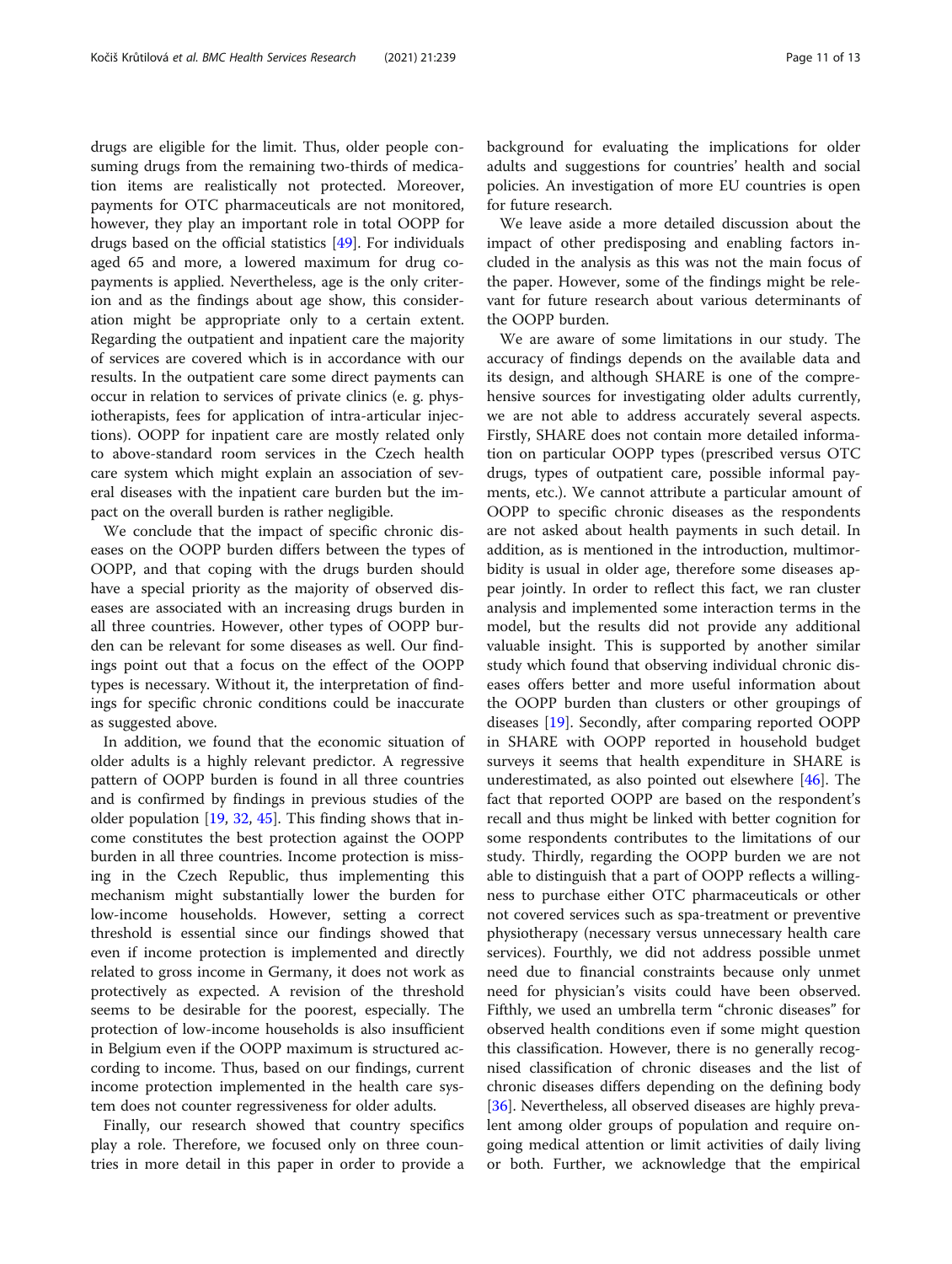<span id="page-11-0"></span>analysis might suffer from the endogeneity of some of our explanatory variables, such as income and education. Lastly, it is obvious from the results that the group of other health conditions (chronic and non-chronic) for which we cannot estimate the effect separately play a role as well.

# Conclusions

Specific chronic diseases increase the overall OOPP burden in the observed countries with a strong association for the drug burden. The diseases increasing the overall burden in Belgium, the Czech Republic and Germany are heart attack, high blood pressure, cancer, emotional disorders, rheumatoid arthritis and osteoarthritis. Reflecting country differences, it is worth paying attention to Parkinson's disease and its drugs burden in Belgium; to the drugs burden related to heart attack and outpatient care burden of chronic kidney disease in the Czech Republic and outpatient care burden of cancer and chronic lung disease in Germany. It seems that only individuals with Alzheimer's disease are protected well from any OOPP burden in the observed countries.

The OOPP burden is not equitably distributed among individuals with chronic diseases. Even if some protective mechanisms and exemptions from OOPP are implemented in the observed health care systems, some gaps in the protection are obvious. Disease-based protection is a specific protective feature which has to be applied on a national basis and in accordance with morbidity and cost sharing settings in each country. Conversely, incomebased protection seems to be an essential universal instrument if we focus on protecting the most vulnerable. Our study points out that evaluating and monitoring the OOPP burden not only from the socio-economic perspective (as a majority of studies do) but also from a disease aspect should be of particular interest because some of the chronic diseases increase the burden considerably.

## Abbreviations

EU: European Union; OOPP: out-of-pocket payments; SHARE: Survey of Health, Ageing and Retirement in Europe; WHO: World Health Organization; ADL: limitations in basic activities of daily living; IADL: limitations in instrumental activities of daily living; EURO-D: EURO depression; SPH: selfperceived health; 2 PM: two-part model; SSM: sample selection model; GLM: generalised linear model; AME: average marginal effect

# Supplementary Information

The online version contains supplementary material available at [https://doi.](https://doi.org/10.1186/s12913-021-06259-w) [org/10.1186/s12913-021-06259-w](https://doi.org/10.1186/s12913-021-06259-w).

#### Additional file 1.

## Acknowledgements

This paper uses data from SHARE Wave 6 (DOI: [https://doi.org/10.6103/](https://doi.org/10.6103/SHARE.w6.700) [SHARE.w6.700\)](https://doi.org/10.6103/SHARE.w6.700), see [\[27](#page-12-0)] for methodological details.

The SHARE data collection has been funded by the European Commission through FP5 (QLK6-CT-2001-00360), FP6 (SHARE-I3: RII-CT-2006-062193, COM-PARE: CIT5-CT-2005-028857, SHARELIFE: CIT4-CT-2006-028812), FP7 (SHARE-PREP: GA N°211909, SHARE-LEAP: GA N°227822, SHcARE M4: GA N°261982)

and Horizon 2020 (SHARE-DEV3: GA N°676536, SERISS: GA N°654221) and by DG Employment, Social Affairs & Inclusion. Additional funding from the German Ministry of Education and Research, the Max Planck Society for the Advancement of Science, the U.S. National Institute on Aging (U01\_AG09740- 13S2, P01\_AG005842, P01\_AG08291, P30\_AG12815, R21\_AG025169, Y1-AG-4553-01, IAG\_BSR06-11, OGHA\_04-064, HHSN271201300071C) and from various national funding sources is gratefully acknowledged (see [www.share](http://www.share-project.org)[project.org](http://www.share-project.org)).

## Authors' contributions

LB and VKK did the data preparation. LB performed the data analyses and VKK wrote the first draft of the article. All authors contributed to the interpretation of the results and assisted in the preparation of the manuscript. All authors read and approved the manuscript.

# Funding

Not applicable.

# Availability of data and materials

The data used in the analyses are accessible from the SHARE website [http://](http://share-project.org/home0.html) [share-project.org/home0.html](http://share-project.org/home0.html).

# **Declarations**

#### Ethics approval and consent to participate Not applicable.

Consent for publication

Not applicable.

#### Competing interests

Not applicable.

# Author details

<sup>1</sup> Faculty of Business and Economics, Mendel University in Brno, Zemedelska 1, 613 00 Brno, Czech Republic. <sup>2</sup>Institute for Public Finance and Social Policy Albert-Ludwigs-University of Freiburg, P.O. Box, 79085 Freiburg, Germany. <sup>3</sup> Faculty of Business and Economics, University of Antwerp, Prinsstraat 13 2000 Antwerp, Belgium.

# Received: 24 September 2020 Accepted: 8 March 2021 Published online: 17 March 2021

# References

- 1. World Health Organization (WHO). Global Health Estimates 2016: Disease burden by cause, age, sex, by country and by region, 2000–2016. Geneva: WHO; 2018. [https://www.who.int/healthinfo/global\\_burden\\_disease/estima](https://www.who.int/healthinfo/global_burden_disease/estimates/en/) [tes/en/.](https://www.who.int/healthinfo/global_burden_disease/estimates/en/) Accessed 20 Feb 2020.
- 2. Abegunde DO, Stanciole AE. The economic impact of chronic diseases: how do households respond to shocks? Evidence from Russia. Soc Sci Med. 2008;66(11):2296–307. [https://doi.org/10.1016/j.socscimed.2008.01.041.](https://doi.org/10.1016/j.socscimed.2008.01.041)
- 3. Jeon YH, Essue B, Jan S, Wells R, Whitworth JA. Economic hardship associated with managing chronic illness: a qualitative inquiry. BMC Health Serv Res. 2009;9:1–11.
- 4. Bíró A. Copayments, gatekeeping, and the utilization of outpatient public and private care at age 50 and above in Europe. Health Policy. 2013;111(1): 24–33. <https://doi.org/10.1016/j.healthpol.2013.03.009>.
- 5. OECD/EU. Health at a Glance: Europe 2016: State of health in the EU cycle. Paris: OECD Publishing; 2016.
- 6. Harbers MM, Achterberg PW. Europeans of retirement age: chronic diseases and economic activity. 2012. [https://ec.europa.eu/health/sites/health/files/](https://ec.europa.eu/health/sites/health/files/major_chronic_diseases/docs/rivm_report_retirement_en.pdf) [major\\_chronic\\_diseases/docs/rivm\\_report\\_retirement\\_en.pdf.](https://ec.europa.eu/health/sites/health/files/major_chronic_diseases/docs/rivm_report_retirement_en.pdf) Accessed 20 Feb 2020.
- 7. Prince MJ, Wu F, Guo Y, Gutierrez Robledo LM, O'Donnell M, Sullivan R, Yusuf S. The burden of disease in older people and implications for health policy and practice. Lancet. 2015;385(9967):549–62. [https://doi.org/10.1016/](https://doi.org/10.1016/S0140-6736(14)61347-7) [S0140-6736\(14\)61347-7](https://doi.org/10.1016/S0140-6736(14)61347-7).
- 8. Nielsen CR, Halling A, Andersen-Ranberg K. Disparities in multimorbidity across Europe – findings from the SHARE survey. Eur Geriatr Med. 2017;8(1): 16–21. [https://doi.org/10.1016/j.eurger.2016.11.010.](https://doi.org/10.1016/j.eurger.2016.11.010)